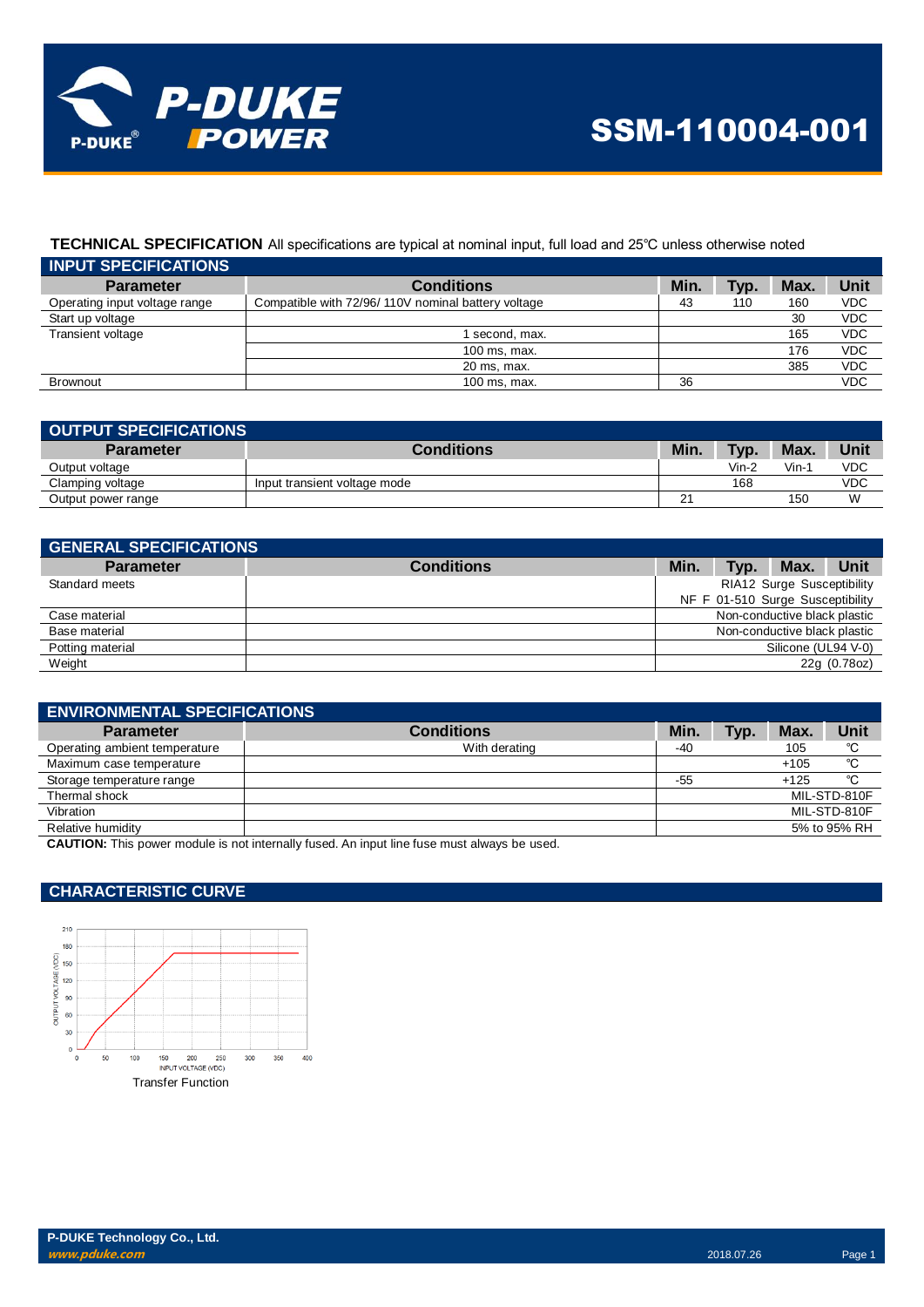

# SSM-110004-001

#### **TYPICAL APPLICATION**

The schematic for typical application is shown as below.



Surge protector clamps over-voltage to a safe value in order to protect the power module from damaging. According to RIA12, the module should keep working during input surge occurs.



This surge protector can be used for 72V · 96V and 110V battery system of railway application. Input range of DC-DC converter also has to meet 72V · 96V and 110V system input range.

|               | EN50155 Standard   |                 |           | RIA12 Standard     |                 |           |                  |
|---------------|--------------------|-----------------|-----------|--------------------|-----------------|-----------|------------------|
|               | Permanent          | <b>Brownout</b> | Transient | Permanent          | <b>Brownout</b> | Transient | Transient        |
| Nominal Input | Input range        | 100ms           | 1s        | Input range        | 100ms           | 1s        | 20 <sub>ms</sub> |
|               | $(0.7 - 1.25$ Vin) | (0.6xVin)       | (1.4xVin) | $(0.7 - 1.25$ Vin) | (0.6xVin)       | (1.5xVin) | (3.5xVin)        |
| 72V           | $50.4 - 90V$       | 43.2V           | 100.8V    | $50.4 - 90V$       | 43.2V           | 112.5V    | 252V             |
| 96V           | $67.2 - 120V$      | 57.6V           | 134.4V    | $67.2 - 120V$      | 57.6V           | 144V      | 336V             |
| 110V          | $77 - 137.5V$      | 66V             | 154V      | $77 - 137.5V$      | 66V             | 165V      | 385V             |

|                  | NF F 01-510 Standard |                   |                   |  |
|------------------|----------------------|-------------------|-------------------|--|
|                  | Permanent            | <b>Brownout</b>   | Transient         |  |
| Nominal Input    | Input                | 100 <sub>ms</sub> | 100 <sub>ms</sub> |  |
|                  | range                | (0.5xVin)         |                   |  |
| 72V              | $50 - 90V$           | 36V               | <b>115V</b>       |  |
| 96V              |                      |                   |                   |  |
| 110 <sub>V</sub> | $77 - 137V$          | 55V               | 176V              |  |